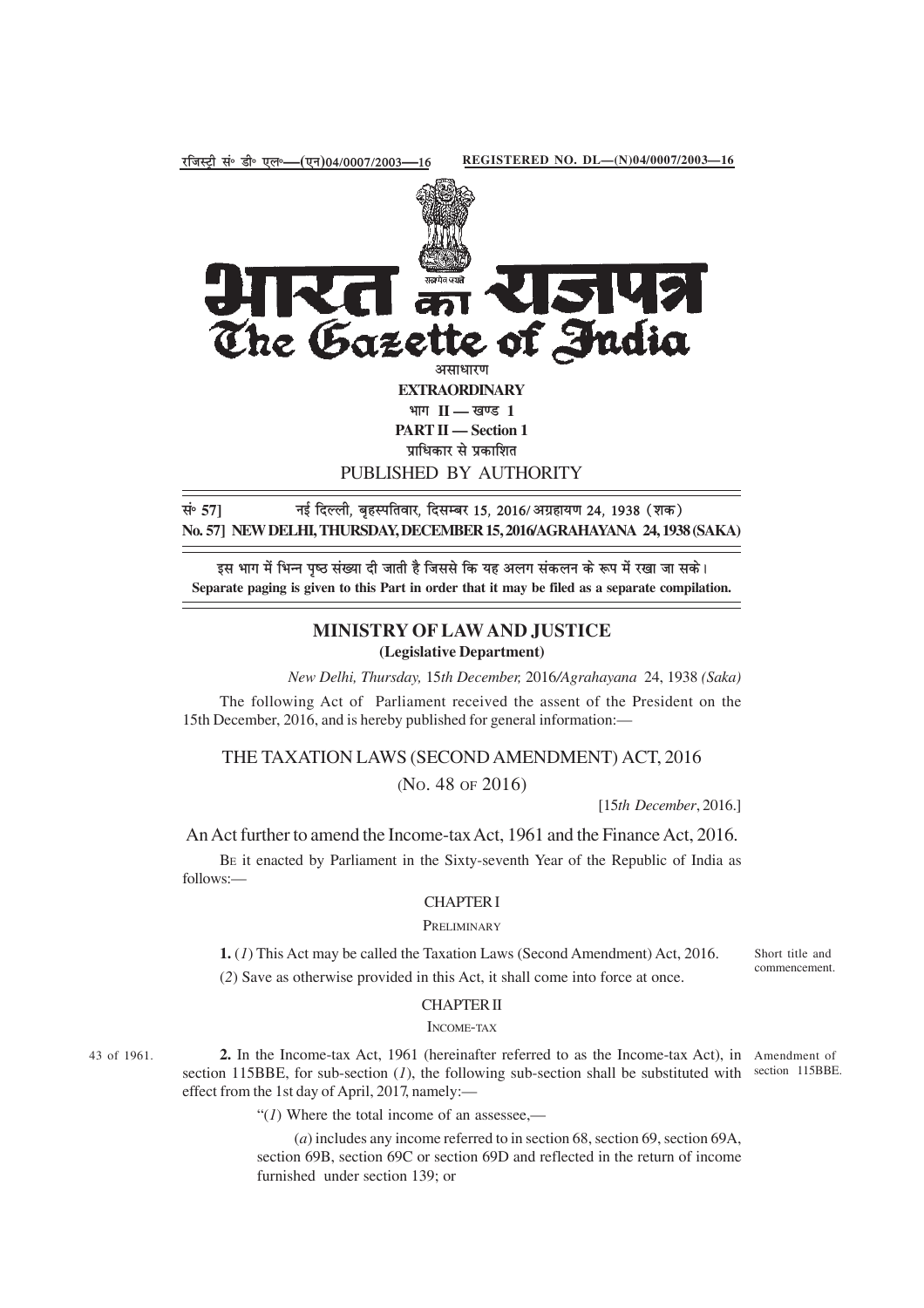(*b*) determined by the Assessing Officer includes any income referred to in section 68, section 69, section 69A, section 69B, section 69C or section 69D, if such income is not covered under clause (*a*),

the income-tax payable shall be the aggregate of—

(*i*) the amount of income-tax calculated on the income referred to in clause (*a*) and clause (*b*), at the rate of sixty per cent.; and

(*ii*) the amount of income-tax with which the assessee would have been chargeable had his total income been reduced by the amount of income referred to in clause (*i*).".

**3.** In the Income-tax Act, in section 271AAB,—

(*I*) in sub-section (*1*), after the words, figures and letters "the 1st day of July, 2012", the words, brackets and figures "but before the date on which the Taxation Laws (Second Amendment) Bill, 2016 receives the assent of the President" shall be inserted;

 $(II)$  after sub-section  $(I)$ , the following sub-section shall be inserted, namely:—

"(*1A*) The Assessing Officer may, notwithstanding anything contained in any other provisions of this Act, direct that, in a case where search has been initiated under section 132 on or after the date on which the Taxation Laws (Second Amendment) Bill, 2016 receives the assent of the President, the assessee shall pay by way of penalty, in addition to tax, if any, payable by him,—

(*a*) a sum computed at the rate of thirty per cent. of the undisclosed income of the specified previous year, if the assessee—

 (*i*) in the course of the search, in a statement under sub-section (*4*) of section 132, admits the undisclosed income and specifies the manner in which such income has been derived;

(*ii*) substantiates the manner in which the undisclosed income was derived; and

(*iii*) on or before the specified date—

(*A*) pays the tax, together with interest, if any, in respect of the undisclosed income; and

(*B*) furnishes the return of income for the specified previous year declaring such undisclosed income therein;

 (*b*) a sum computed at the rate of sixty per cent. of the undisclosed income of the specified previous year, if it is not covered under the provisions of clause (*a*).";

(*III*) in sub-section (*2*), after the words, brackets and figure "in sub-section (*1*)", the words, brackets, figure and letter "or sub-section (*1A*)" shall be inserted.

**4.** In the Income-tax Act, after section 271AAB, the following section shall be inserted with effect from the 1st day of April, 2017, namely:—

"271AAC. (*1*) The Assessing Officer may, notwithstanding anything contained in this Act other than the provisions of section 271AAB, direct that, in a case where the income determined includes any income referred to in section 68, section 69, section 69A, section 69B, section 69C or section 69D for any previous year, the assessee shall pay by way of penalty, in addition to tax payable under section 115BBE, a sum computed at the rate of ten per cent. of the tax payable under clause (*i*) of sub-section (*l*) of section 115BBE:

Provided that no penalty shall be levied in respect of income referred to in section 68, section 69, section 69A, section 69B, section 69C or section 69D to the extent such income has been included by the assessee in the return of income

Amendment of section 271AAB.

Penalty in respect of certain income.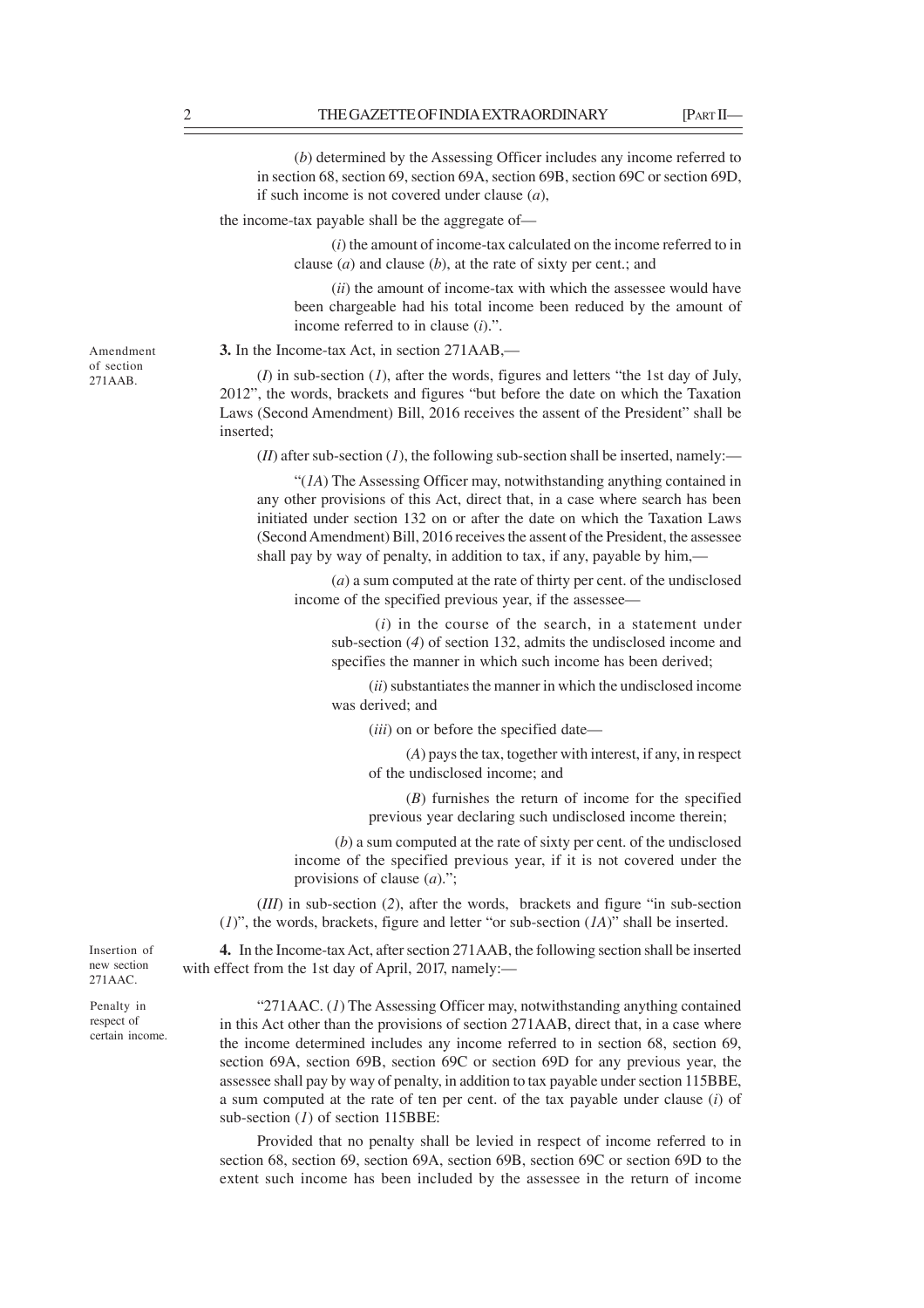furnished under section 139 and the tax in accordance with the provisions of clause (*i*) of sub-section (*1*) of section 115BBE has been paid on or before the end of the relevant previous year.

(*2*) No penalty under the provisions of section 270A shall be imposed upon the assessee in respect of the income referred to in sub-section (*1*).

(*3*) The provisions of sections 274 and 275 shall, as far as may be, apply in relation to the penalty referred to in this section.".

## CHAPTER III

#### FINANCE ACT

43 of 1961.

28 of 2016. **5.** In the Finance Act, 2016, of section 2.

(*a*) in Chapter II, in section 2, in sub-section (*9*),—

 $(i)$  in the third proviso, the figures and letters "115BBE," shall be omitted;

(*ii*) after the sixth proviso, the following proviso shall be inserted, namely:—

'Provided also that in respect of any income chargeable to tax under clause (*i*) of sub-section (*1*) of section 115BBE of the Income-tax Act, the "advance tax" computed under the first proviso shall be increased by a surcharge, for the purposes of the Union, calculated at the rate of twenty-five per cent. of such advance tax.';

(*b*) after Chapter IX, the following Chapter shall be inserted, namely:—

#### 'CHAPTER IXA

TAXATION AND INVESTMENT REGIME FOR *PRADHAN MANTRI GARIB KALYAN YOJANA*, 2016

199A. (*1*) This Scheme may be called the Taxation and Investment Regime for *Pradhan Mantri Garib Kalyan Yojana*, 2016.

(*2*) It shall come into force on such date as the Central Government may, by notification, in the Official Gazette, appoint.

199B. In this Scheme, unless the context otherwise requires,—

(*a*) "declarant" means a person making the declaration under sub-section (*1*) of section 199C;

(*b*) "Income-tax Act" means the Income-tax Act, 1961;

(*c*) "*Pradhan Mantri Garib Kalyan* Deposit Scheme*,* 2016" (hereinafter in this Chapter referred to as "the Deposit Scheme") means a scheme notified by the Central Government in consultation with the Reserve Bank of India in the Official Gazette; and

(*d*) all other words and expressions used in this Scheme but not defined and defined in the Income-tax Act shall have the meanings respectively assigned to them in that Act.

199C. (*1*) Subject to the provisions of this Scheme, any person may make, on or after the date of commencement of this Scheme but on or before a date to be notified by the Central Government in the Official Gazette, a declaration in respect of any income, in the form of cash or deposit in an account maintained by the person with a specified entity, chargeable to tax under the Income-tax Act for any assessment year commencing on or before the 1st day of April, 2017.

(*2*) No deduction in respect of any expenditure or allowance or set-off of any loss shall be allowed against the income in respect of which a declaration under sub-section (*1*) is made.

Insertion of new Chapter IX A.

Short title and commencement.

Definitions.

Declaration of undisclosed income.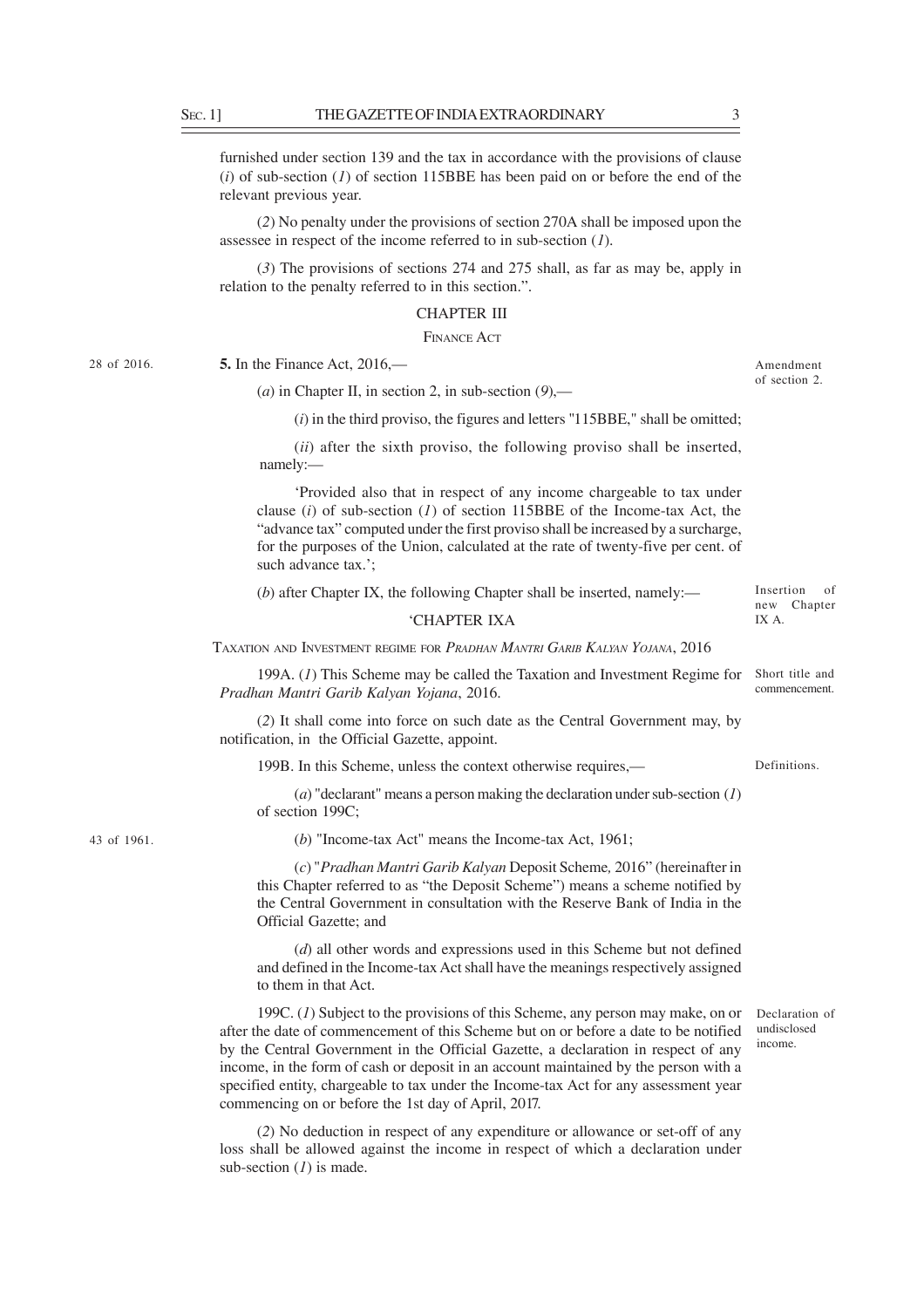*Explanation.*— For the purposes of this section, "specified entity" shall mean—

(*i*) the Reserve Bank of India;

(*ii*) any banking company or co-operative bank, to which the Banking Regulation Act, 1949 applies (including any bank or banking institution 10 of 1949. referred to in section 51 of that Act);

(*iii*) any Head Post Office or Sub-Post Office; and

(*iv*) any other entity as may be notified by the Central Government in the Official Gazette in this behalf.

199D. (*1*) Notwithstanding anything contained in the Income-tax Act or in any Finance Act, the undisclosed income declared under sub-section (*1*) of section 199C within the time specified therein shall be chargeable to tax at the rate of thirty per cent. of the undisclosed income.

(*2*) The amount of tax chargeable under sub-section (*1*) shall be increased by a surcharge, for the purposes of the Union, to be called the *Pradhan Mantri Garib Kalyan* Cess calculated at the rate of thirty-three per cent. of such tax so as to fulfil the commitment of the Government for the welfare of the economically weaker sections of the society.

199E. Notwithstanding anything contained in the Income-tax Act or in any Finance Act, the person making a declaration under sub-section (*1*) of section 199C shall, in addition to tax and surcharge charged under section 199D, be liable to pay penalty at the rate of ten per cent. of the undisclosed income.

199F. (*1*) Notwithstanding anything contained in the Income-tax Act or in any other law for the time being in force, the person making a declaration under sub-section (*1*) of section 199C, shall deposit an amount which shall not be less than twenty-five per cent. of the undisclosed income in the *Pradhan Mantri Garib Kalyan* Deposit Scheme, 2016.

(*2*) The deposit shall bear no interest and the amount deposited shall be allowed to be withdrawn after four years from the date of deposit and shall also fulfil such other conditions as may be specified in the *Pradhan Mantri Garib Kalyan* Deposit Scheme, 2016.

199G. A declaration under sub-section (*1*) of section 199C shall be made by a person competent to verify the return of income under section 140 of the Income-tax Act, to the Principal Commissioner or the Commissioner notified in the Official Gazette for this purpose and shall be in such form and verified in such manner, as may be prescribed.

199H. (*1*) The tax and surcharge payable under section 199D and penalty payable under section 199E in respect of the undisclosed income, shall be paid before filing of declaration under sub-section (*1*) of section 199C.

(*2*) The amount referred to in sub-section (*1*) of section 199F shall be deposited before the filing of declaration under sub-section (*1*) of section 199C.

(*3*) The declaration under sub-section (*1*) of section 199C shall be accompanied by the proof of deposit referred to in sub-section (*1*) of section 199F, payment of tax, surcharge and penalty under section 199D and section 199E, respectively.

199-I. The amount of undisclosed income declared in accordance with sub-section (*1*) of section 199C shall not be included in the total income of the declarant for any assessment year under the Income-tax Act.

199J. A declarant under this Scheme shall not be entitled, in respect of undisclosed income referred to in section 199C or any amount of tax and surcharge paid thereon, to re-open any assessment or reassessment made under the Income-tax Act or the Wealth-tax Act, 1957, or to claim any set-off or relief in any appeal, reference or other proceeding in relation to any such assessment or reassessment.

Charge of tax and surcharge.

Deposit of undisclosed

income.

Penalty.

Manner of declaration.

Time for payment of tax, penalty, surcharge and deposit.

Undisclosed income declared not to be included in total income. Undisclosed income declared not to affect finality of completed assessments.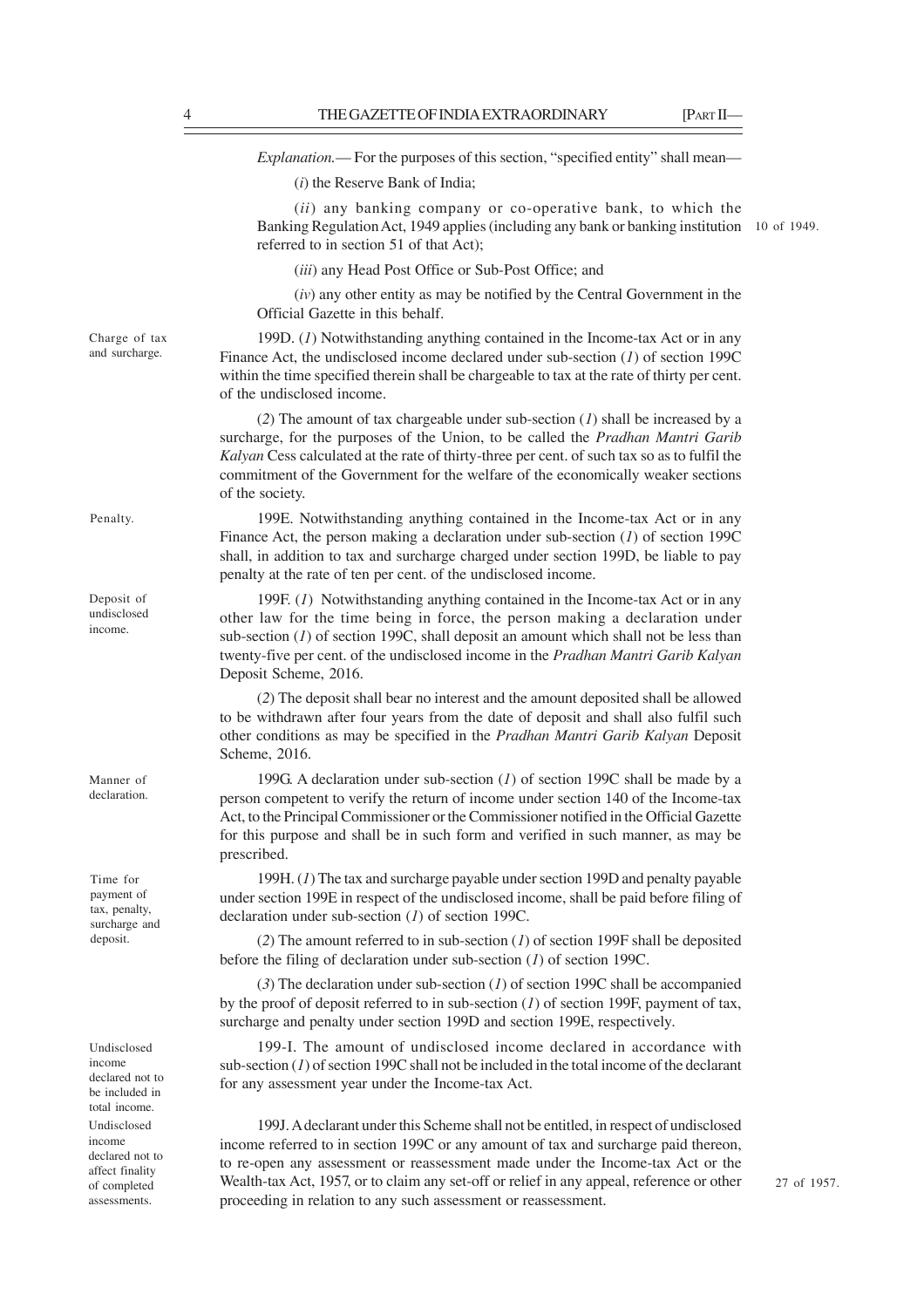Tax, etc., not refundable.

Declaration not admissible in evidence against declarant.

Declaration by misrepresentation of facts to be void.

Applicability of certain provisions of Income-tax Act.

199K. Any amount of tax and surcharge paid under section 199D or penalty paid under section 199E shall not be refundable.

199L. Nothwithstanding anything contained in any other law for the time being in force, nothing contained in any declaration made under sub-section (*1*) of section 199C shall be admissible in evidence against the declarant for the purpose of any proceeding under any Act other than the Acts mentioned in section 199-O.

199M. Notwithstanding anything contained in this Scheme, where a declaration has been made by misrepresentation or suppression of facts or without payment of tax and surcharge under section 199D or penalty under section 199E or without depositing the amount in the Deposit Scheme as per the provisions of section 199F, such declaration shall be void and shall be deemed never to have been made under this Scheme.

199N. The provisions of Chapter XV of the Income-tax Act relating to liability in special cases and of section 119, section 138 and section 189 of that Act shall, so far as may be, apply in relation to proceedings under this Scheme as they apply in relation to proceedings under the Income-tax Act.

199-O. The provisions of this Scheme shall not apply—

Scheme not to apply to certain persons.

(*a*) in relation to any person in respect of whom an order of detention has been made under the Conservation of Foreign Exchange and Prevention of Smuggling Activities Act, 1974:

Provided that—

(*i*) such order of detention, being an order to which the provisions of section 9 or section 12A of the said Act do not apply, has not been revoked on the report of the Advisory Board under section 8 of the said Act or before the receipt of the report of the Advisory Board; or

(*ii*) such order of detention, being an order to which the provisions of section 9 of the said Act apply, has not been revoked before the expiry of the time for, or on the basis of, the review under sub-section (*3*) of section 9, or on the report of the Advisory Board under section 8, read with sub-section (*2*) of section 9, of the said Act; or

(*iii*) such order of detention, being an order to which the provisions of section 12A of the said Act apply, has not been revoked before the expiry of the time for, or on the basis of, the first review under sub-section (*3*) of that section, or on the basis of the report of the Advisory Board under section 8, read with sub-section (*6*) of section 12A, of the said Act; or

(*iv*) such order of detention has not been set aside by a court of competent jurisdiction;

(*b*) in relation to prosecution for any offence punishable under Chapter IX or Chapter XVII of the Indian Penal Code, the Narcotic Drugs and Psychotropic Substances Act, 1985, the Unlawful Activities (Prevention) Act, 1967, the Prevention of Corruption Act, 1988, the Prohibition of *Benami* Property Transactions Act, 1988 and the Prevention of Money-Laundering Act, 2002;

(*c*) to any person notified under section 3 of the Special Court (Trial of Offences Relating to Transactions in Securities) Act, 1992;

(*d*) in relation to any undisclosed foreign income and asset which is chargeable to tax under the Black Money (Undisclosed Foreign Income and Assets) and Imposition of Tax Act, 2015.

52 of 1974.

45 of 1860. 61 of 1985. 37 of 1967. 49 of 1988. 45 of 1988. 15 of 2003. 27 of 1992.

22 of 2015.